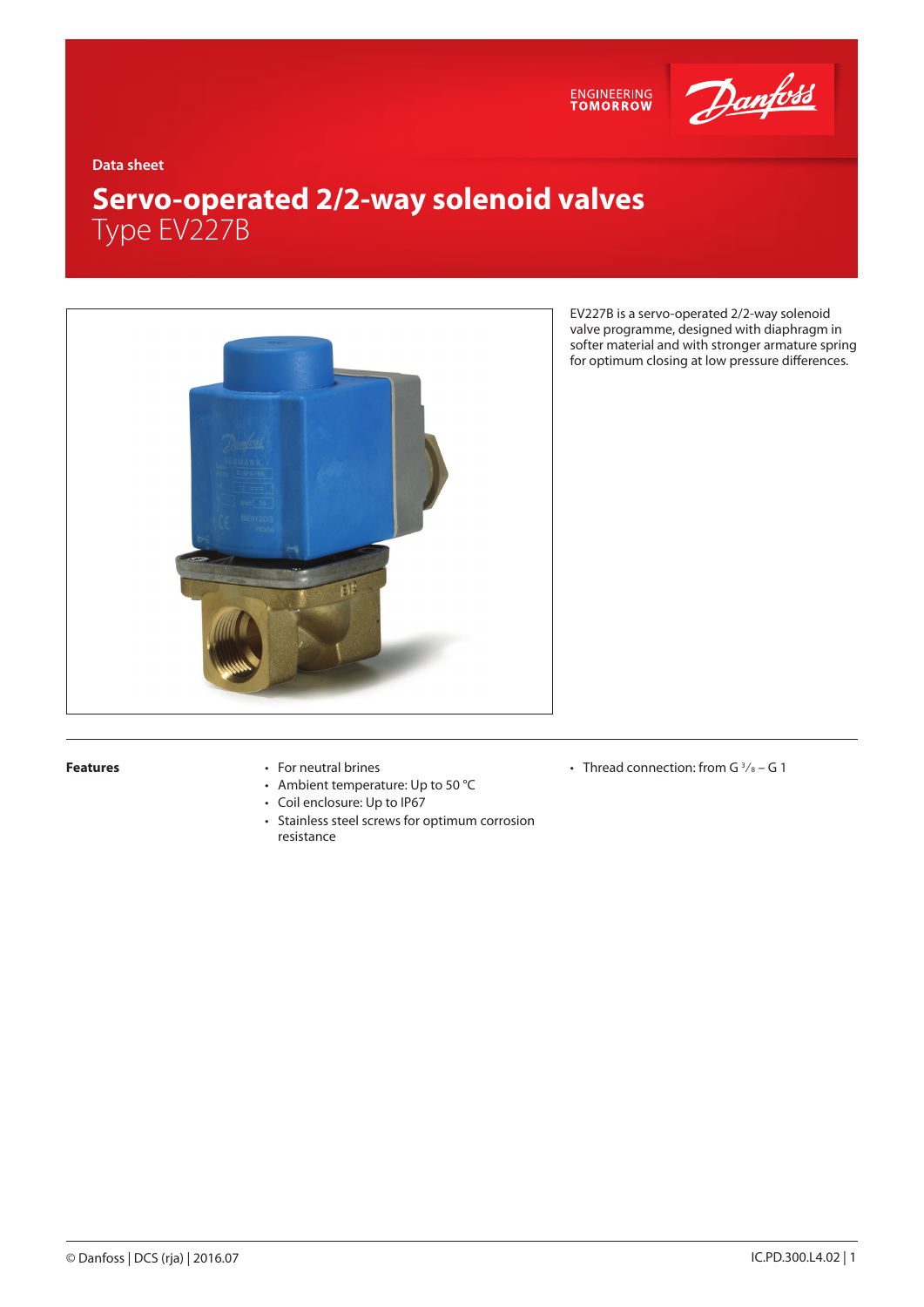

# **Data sheet | Solenoid valves, type EV227B**

# **Brass valve body**



| Connection<br>ISO 228/1 | <b>Seal</b><br>material | Orifice<br>size | $K_v$ - value<br>$\left[\frac{m^3}{h}\right]$ | Differential pressure, min. to<br>max. [bar] | <b>Media</b><br>temperature<br>min. to max. $[^{\circ}C]$ | Code number |
|-------------------------|-------------------------|-----------------|-----------------------------------------------|----------------------------------------------|-----------------------------------------------------------|-------------|
| $G^{3}/8$               | <b>FPDM</b>             | 10              | 1.5                                           | $0.1 - 5$                                    | $-35 - 60$                                                | 068F4050    |
| $G^{1/2}$               | <b>FPDM</b>             | 12              | 2.5                                           | $0.1 - 5$                                    | $-35 - 60$                                                | 068F4052    |
| $G^{1/2}$               | <b>FPDM</b>             | 14              | 3.5                                           | $0.1 - 5$                                    | $-35 - 60$                                                | 068F4053    |
| $G^3/4$                 | <b>FPDM</b>             | 18              | 5.5                                           | $0.1 - 5$                                    | $-35 - 60$                                                | 068F4054    |
| G <sub>1</sub>          | <b>FPDM</b>             | 22              | 5.5                                           | $0.1 - 5$                                    | $-35 - 60$                                                | 068F4055    |

| Technical data | Main type                                      | EV227B 10 | EV227B12 | EV227B 14 | <b>EV227B18</b> | EV227B 22 |
|----------------|------------------------------------------------|-----------|----------|-----------|-----------------|-----------|
|                | Time to open $\lceil ms \rceil$ <sup>1</sup> ) | 50        | 60       | 100       | 200             | 20C       |
|                | Time to close [ms] 1)                          | 300       | 300      | 400       | 500             | 500       |
|                | $\mathbf{v}$                                   |           |          |           |                 |           |

<sup>1</sup>) The times are indicative.

| Type                | EV227B 10 - EV227B 22                   |                 |              |  |  |  |
|---------------------|-----------------------------------------|-----------------|--------------|--|--|--|
| Installation        | Vertical solenoid system is recommended |                 |              |  |  |  |
| Max. test pressure  | 16 bar                                  |                 |              |  |  |  |
| Ambient temperature | Up to 50 $^{\circ}$ C                   |                 |              |  |  |  |
| Viscosity           | Max. 50 cSt                             |                 |              |  |  |  |
| Materials           | Valve body:                             | <b>Brass</b>    | W.no. 2.0402 |  |  |  |
|                     | Cover                                   | Stainless steel | W.no. 1.4301 |  |  |  |
|                     | Armature tube:                          | Stainless steel | W.no. 1.4306 |  |  |  |
|                     | Diaphragm:                              | <b>FPDM</b>     |              |  |  |  |
|                     | Screws:                                 | Stainless steel |              |  |  |  |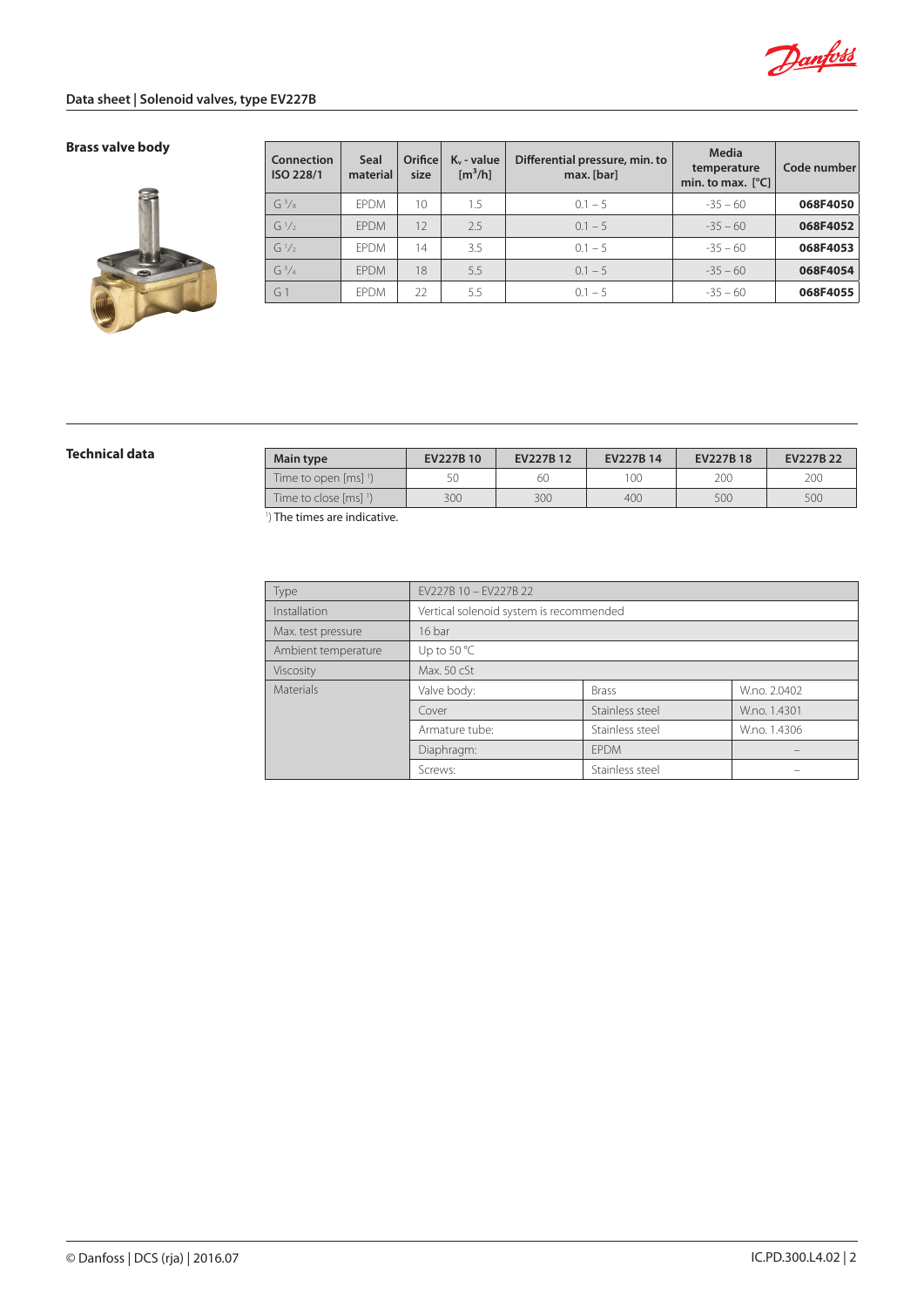

# **Data sheet | Solenoid valves, type EV227B**

# **Dimensions and weight**

|             |      |           | $B_1/L_1$ [mm] Coil type |       |                |       |               |                        | Weight    |
|-------------|------|-----------|--------------------------|-------|----------------|-------|---------------|------------------------|-----------|
| <b>Type</b> | [mm] | B<br>[mm] | <b>BE</b>                |       | <b>BG</b>      |       | $H_1$<br>[mm] | H <sub>2</sub><br>[mm] | without   |
|             |      |           | B <sub>1</sub>           | $L_1$ | B <sub>1</sub> | $L_1$ |               |                        | coil [kg] |
| EV227B 10   | 51   | 48        | 46                       | 72    | 66             | 82    | 13            | 84                     | 0.29      |
| EV227B 12   | 58   | 50        | 46                       | 72    | 66             | 82    | 13            | 84                     | 0.35      |
| EV227B 14   | 80   | 52        | 46                       | 72    | 66             | 82    | 15            | 87                     | 0.50      |
| EV227B 18   | 90   | 56        | 46                       | 72    | 66             | 82    | 18            | 90                     | 0.65      |
| EV227B 22   | 90   | 58        | 46                       | 72    | 66             | 82    | 18            | 98                     | 1.00      |

#### **Dimensions**



## **Mounting angle**

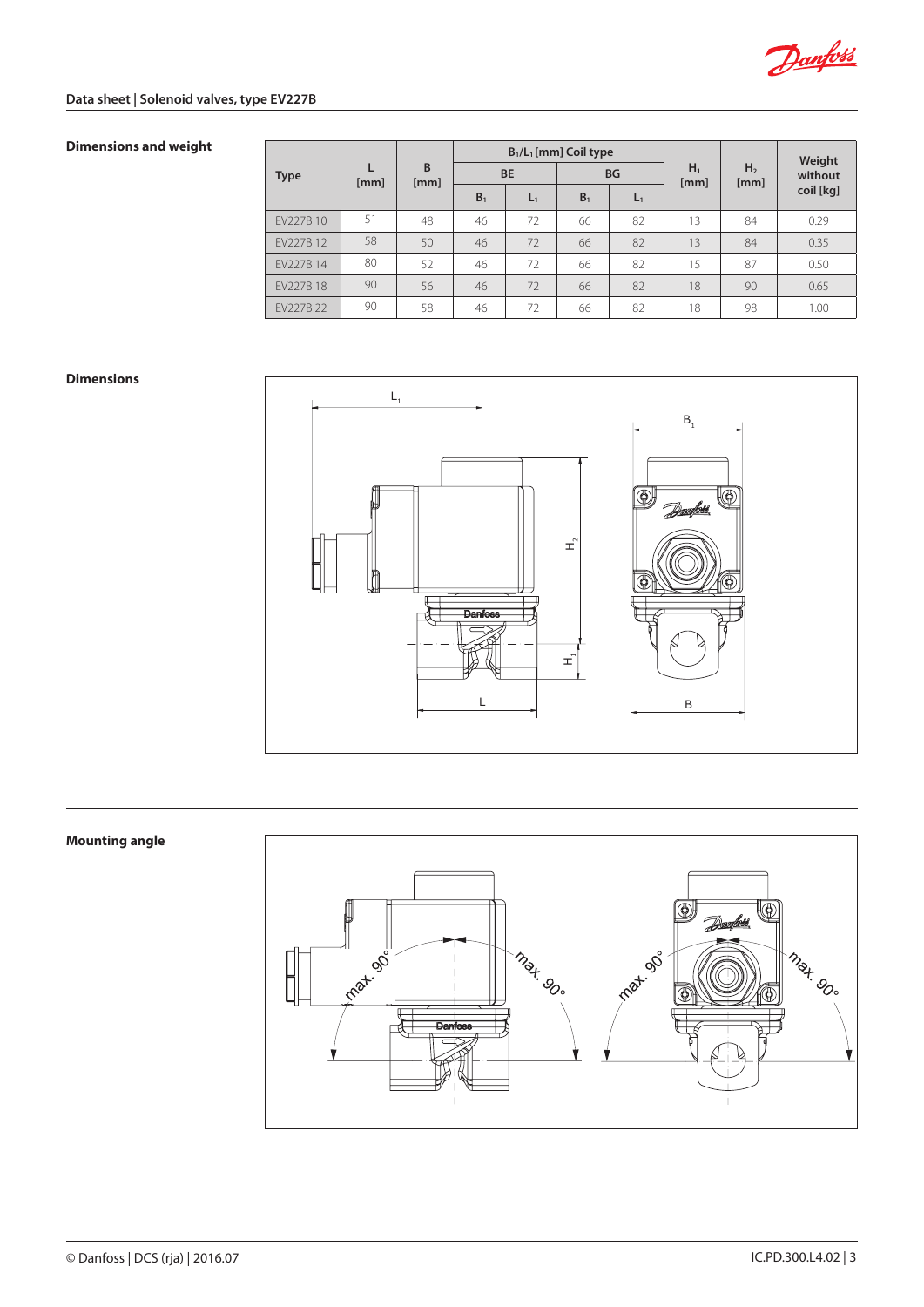

### **Below coils can be used with EV227B**

| Coil     | <b>Type</b> | Power consumption  | Enclosure   | <b>Features</b>   |
|----------|-------------|--------------------|-------------|-------------------|
|          | BE, clip on | 10 W AC<br>18 W DC | <b>IP67</b> | With terminal box |
| Download | BG, clip-on | 12 W AC<br>20 W DC | IP67        | With terminal box |